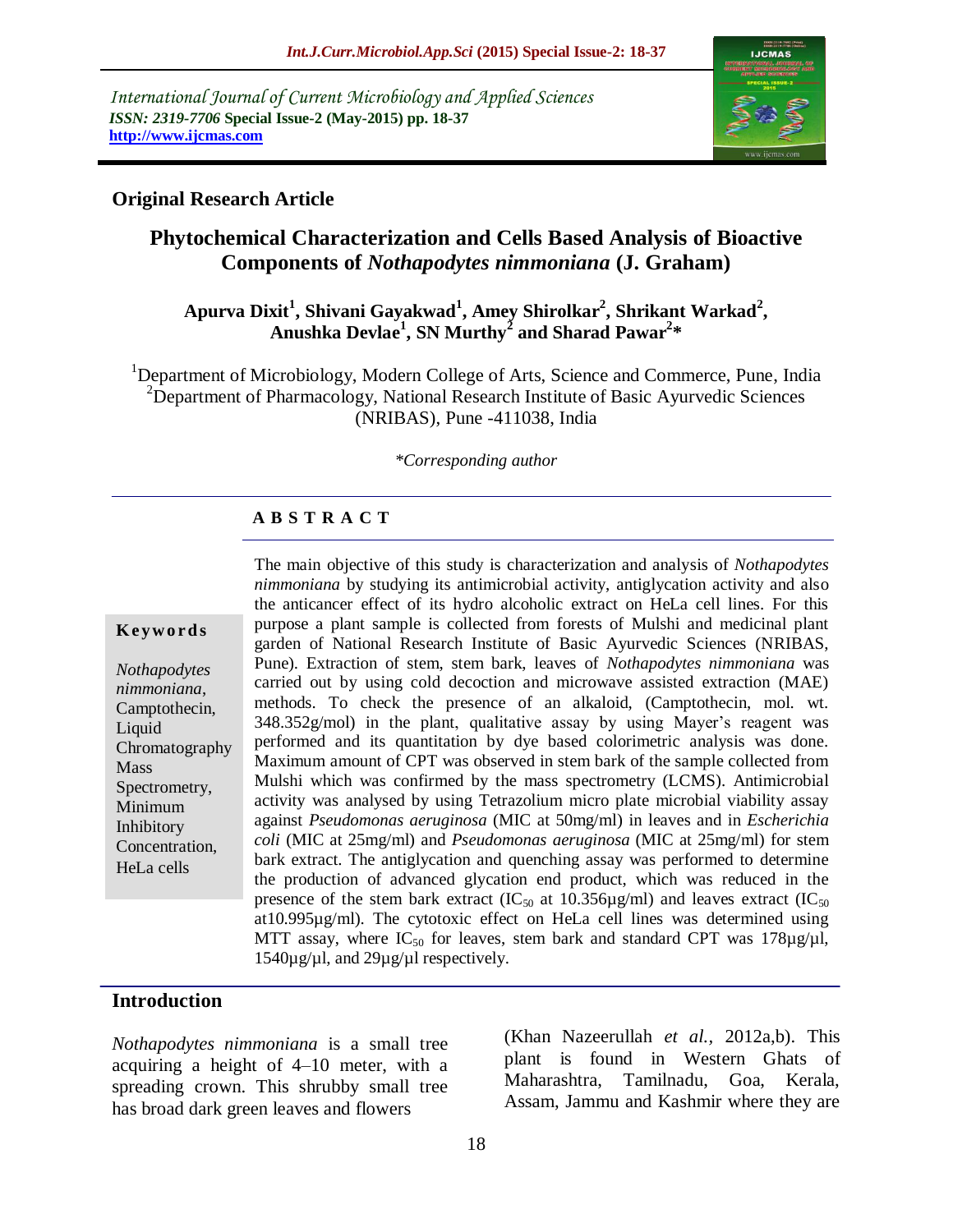commonly known as Narkya, Kalgur, Ghanera, Amruta (Marathi), Foetid Mappia (English) (Ajay Namdeo *et al.,* 2010), (Khan Nazeerullah *et al.,* 2012a,b). This plant shows many pharmacological activities such as anti-cancer, anti-HIV, antimalarial, antibacterial, antioxidant, and antiinflammatory, antifungal. It is also useful in curing of anaemia as well as sarcomas such as lungs, breast and uterine cervical cancers (Senthil Rajan Dharmalingam *et al.,* 2014). It belongs to Kingdom: Plantae, Family: Icacinaceae, Genus: *Nothapodytes* and Species: *nimmoniana* (The additional principal chief conservator of forests, Pune, Prioritised plants brochure). This plant is a major source of monoterpene indole alkaloid, named 9-hydroxy camptothecin and mappicin are potent anticancer components. *Nothapodytes nimmoniana* (from India) has been reported to have highest levels of CPT (approx. 0.3% w/w). The empirical formula for CPT is  $C_{20}H_{16}N_2O_4$  and formula weight is 348.40 (Fig.1).

The phytochemicals have been found to act as antioxidants by scavenging free radicals, and many have therapeutic potential for free radical associated disorders. It is well known that free radicals are the major cause of various chronic and degenerative diseases such as coronary heart disease, inflammation, diabetes mellitus and cancer. Antioxidant supplements may be used to help the human body in reducing oxidative damage by free radicals and active oxygen. It has been studied that diabetes mellitus is associated with an increased production of free radicals leading to oxidative stress. Thus disturbed balance between radical formation and radical neutralization leads to oxidative damage of cell components such as proteins, lipids and nucleic acids which facilitates formation of advanced glycation end products. The fluorescence quenching

assay is the binding of chemical moiety with protein molecule indicates the increased hydrophobic nature on surface of protein, which decreases fluorescence intensity of spectra. Continuous red shift of spectra indicates conformational changes in protein (Kazeem *et al.,* 2012). MTT assay is being performed to access the cytotoxic activity on the cancer cell lines and to identify the IC50 value for the stem bark and leaves extract. The present study is aimed at characterization of *Nothapodytes nimmoniana* using phytochemicals, antioxidants, antimicrobial and cytotoxicity assays for understanding its applicability in human welfare.

# **Materials and Methods**

# **Collection of plant samples**

Plant samples (stem barks and leaves) were collected from forests of Mulshi, Pune and medicinal plants garden of National Institute of Basic Ayurvedic Sciences (NRIBAS), Pune. The plants identity was validated at NRIBAS and specimen was preserved (Fig. 2).

# **Chemical reagents and standards**

Standard camptothecin powder, fetal bovine serum, bromo cresol green, formic acid were obtained from MP Biomedicals (India). Folin's reagent, DPPH reagent, ABTS reagent and HPLC grade acetonitrile, methanol and water that were used for LCMS analysis was of make Sigma-Aldrich. Bovine serum albumin (BSA), 20% Inositol Tetrazolium (INT), minimal essential medium with glutamine and without sodium bicarbonate was used for growing the cells; antibiotics of penicillin and streptomycin, (0.25%) trypsin- EDTA, Dimethyl sulfoxide (DMSO), MTT (3- (4, 5-Dimethyl thiazol-2yl)-2, 5- diphenyl tetrazolium bromide)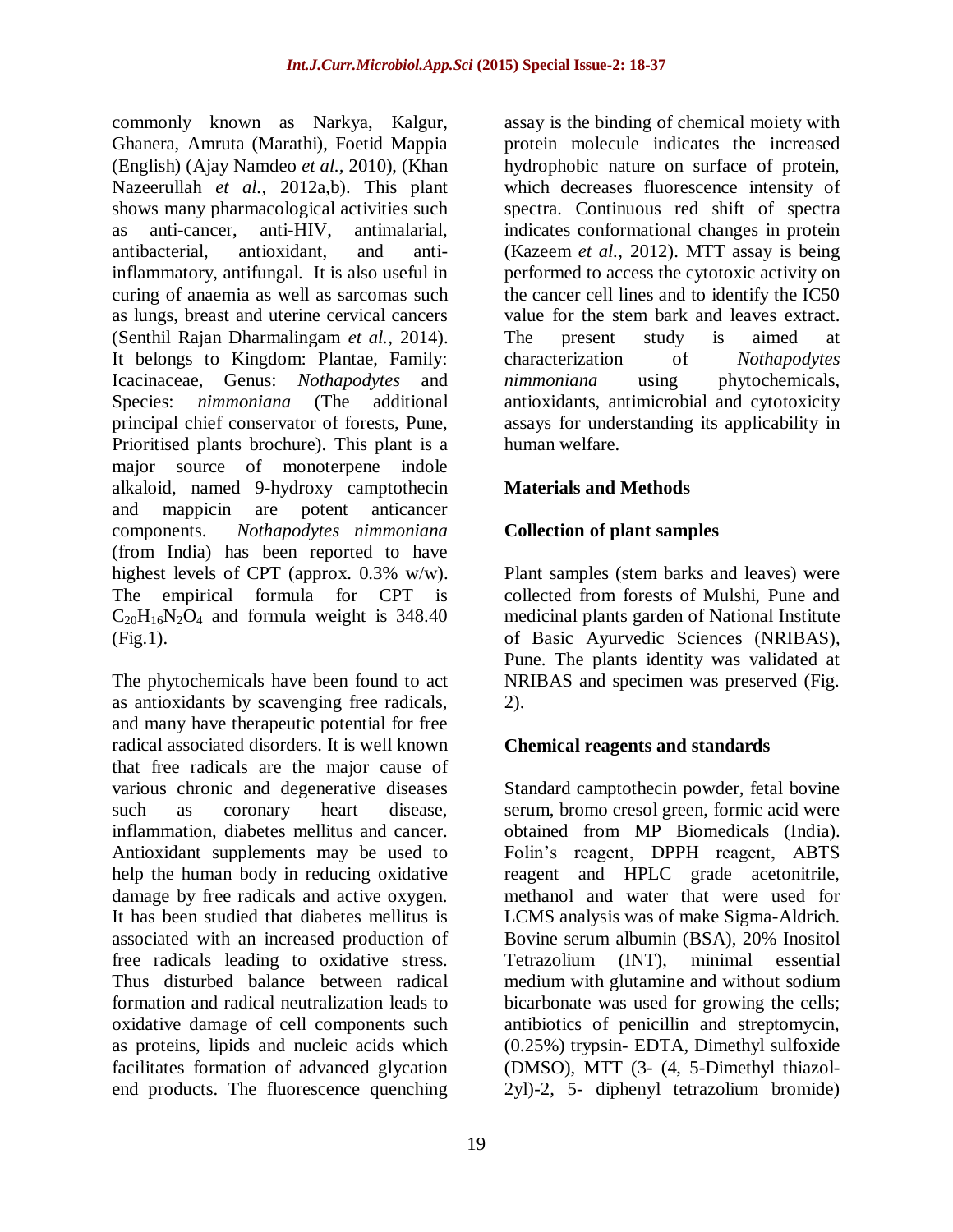was obtained from Hi-Media. 0.04% Trypan blue was obtained from Invitrogen.

#### **Microbial strains, culture medium and inoculum preparation**

Pure cultures of five species of microorganisms were obtained from National Research Institute of Basic Ayurvedic Sciences (NRIBAS). The test organisms included *Pseudomonas aeruginosa* NCIM 2036*, Salmonella typhimurium* NCIM 2027*, Escherichia coli*  NCIM 2065*, Klebsiella pneumoniae* NCIM 2719*, and Bacillus subtilis* NCIM 64. Each of the organisms was grown in Luria Bertani broth (LB). The flasks were incubated at 37ºC for 24 hours. Optical density (OD) of the medium was determined on biophotometer (Eppendorf).

# **Tumor cell lines**

The HeLa cell line, derived from cervical cancer, was procured from National Centre for Cell Science (NCCS), Pune.

# **Preparation of extracts**

The stem barks and leaves of *Nothapodytes*  sp. were dried at room temperature for 24 hours. The bark was removed with the help of the scalpel. Stembark as well as leaves were crushed by using mixer grinder. 22.31gram stem bark and 6.22gram leaves were subjected to extraction. The hydroalcoholic (1:1 v/v ethanol - MilliQ water) solvent was used to maximally yield soluble compounds (Fig. 3).

### **Cold decoction**

The plant materials were soaked in aqueous and alcoholic solvents separately for 48 hours. The plant material was then filtered using Whatmann's filter paper no.1. These

aqueous and alcoholic extracts were combined to get a hydro-alcoholic extract.

# **Microwave Assisted Extraction (MAE)**

Extracts of stem bark and leaves were prepared by using microwave assisted extraction. In this method microwave intermittent pulses were given for 3 minutes for three times to the extracts. The extracts obtained were concentrated in rotary evaporator (Lab companion) at 37ºC for 48 hours.

# **Lyophilization**

The hydroalcoholic extracts were kept in deep freezer at -80ºC and were subjected to lyophilisation to obtain concentrated stem bark and leaves extracts (Labconco).

# **A) Qualitative and Quantitative assay:**

Equal volume of Mayer's reagent was added in the sample and centrifuged to get a precipitate of alkaloids. Supernatant was discarded and the pellet was diluted with chloroform.

### **Dye based colorimetric quantitation**

Equal volume of dye was added in the diluted sample and absorbance was taken at 470nm on ELISA plate reader (EPOX) (Mulla *et al.,* 2012).

#### **Liquid Chromatography Mass Spectrometry**

The original extract samples were subjected to Liquid Chromatography Mass Spectrometry (Agilent Technologies) to determine the actual content (ng/ml) of the alkaloid compound camptothecin in the extracts of *Nothapodytes nimmoniana*. After setting up various parameters such as from LC section types of solvents, their %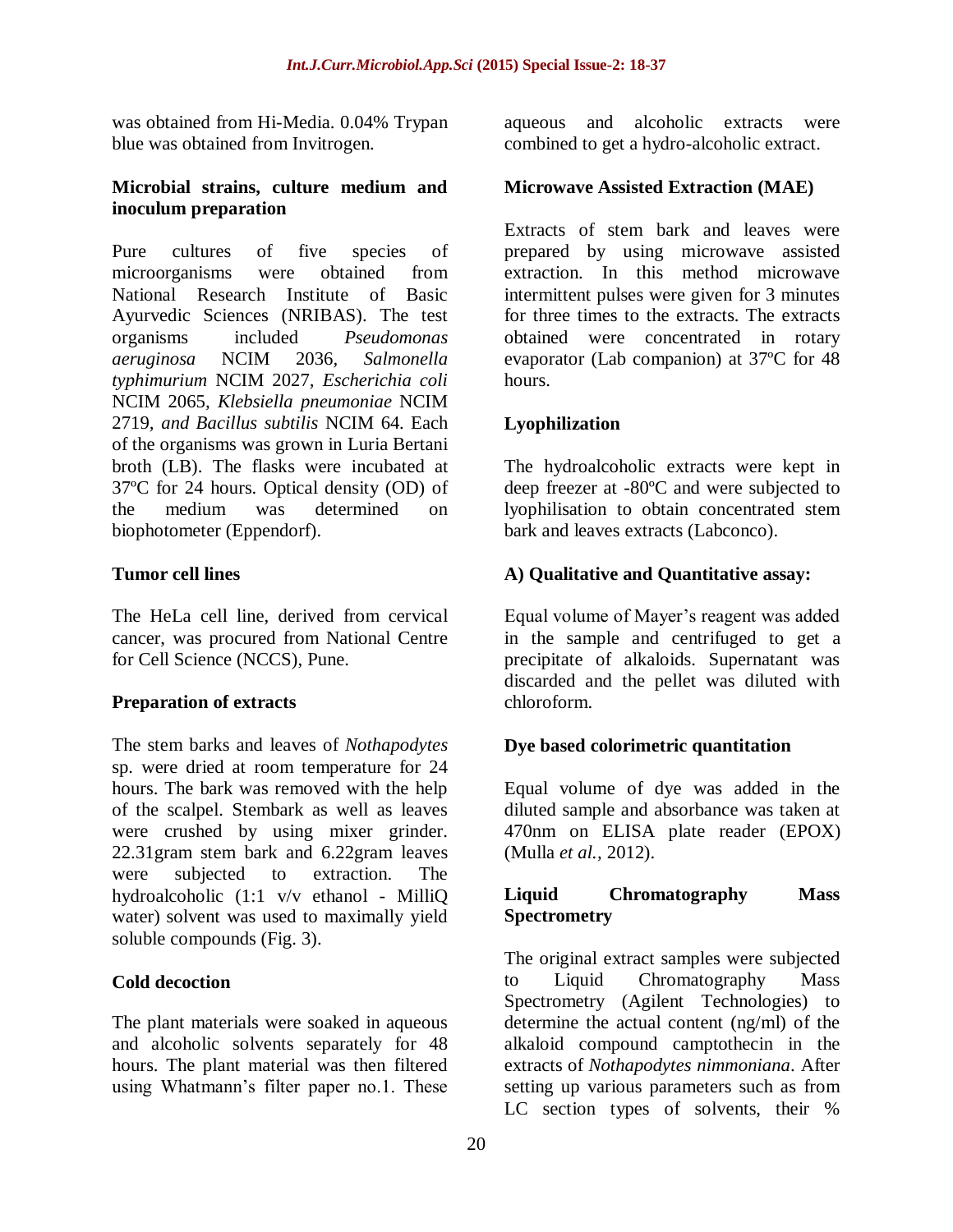mixing, flow rate, type of column, run time, injection volume, column temperature, preprocessing of samples – and from MS section mass range, ion polarity mode, capillary voltage, fragmentor voltage, gas temperature, gas flow rate, data storage mode, selection of reference masses, preferred chromatograms, collision energy to be applied the LCMS analysis was carried out.

### **B) Antimicrobial assay:**

### **Preparation of plant sample**

100 mg of stembark and leaves powder of *Nothapodytes nimmoniana* was dissolved in 1ml of Milli Q water and was used for analysis.

#### **Tetrazolium microplate microbial viability assay**

The minimum inhibitory concentration (MIC) of test microorganisms was determined by using tetrazolium microplate assay. This assay was performed using flat bottom 96-well clear microtitre plates. 150µl of bacterial suspension of respected organisms were added to the wells from column A and H of each row. 100µl working solution of plant extracts (stem bark and leaves) was serially diluted from column A to G. The column H was kept as drug free control. The rows 11 and 12 were kept as a media control (without organisms). The culture plate was sealed with parafilm and kept in incubator at 37ºC for 24 hour.

The MIC of samples was detected following addition (50μl) of 0.2mg/ml of piodonitrotetrazolium chloride in all the wells and incubated at 37°C for 30 min. Microbial growth were determined by observing the change of colour p-iodonitrotetrazolium chloride (INT) in the microplate wells (pinkish-red formazan when there is growth

and clear solution when there is no growth). MIC was defined as the lowest sample concentration showing no colour change (clear) and exhibited complete inhibition of bacterial growth (Shanmugapriya Perumal *et al.,* 2012).

### **C) Phytochemical assays:**

# **Determination of Proteins**

The proteins are first treated with copper ion in alkali solution, and then aromatic amino acids in the treated sample reduce the phosphomolybdate phosphotungstic acid present in the Folin reagent. The end product of this reaction has a blue colour. The amount of proteins in stembark and leaves extracts was determined according to the method described by Lowry *et al.* (1951). The amount of proteins was calculated by taking the absorbance at 700nm against the standard solution of 50% of bovine serum albumin (BSA).

### **Determination of Carbohydrates**

In hot acidic medium glucose is dehydrated to form hydroxymethyl furfural. This forms a green coloured product with phenol. The carbohydrates content in plant samples was determined according to the method given by Krishnaveni *et al.* (1984). Absorbance was measured at 490 nm. Readings were compared against standard curve made using different concentrations of 25 mg% glucose.

# **Determination of phenolics**

Phenols react with phosphomolybdenic acid in Folin Ciocalteau reagent in alkaline medium and produce blue colour complex (molybdenum blue).

The Phenolics amount in plant samples was calculated by method of Malick and Singh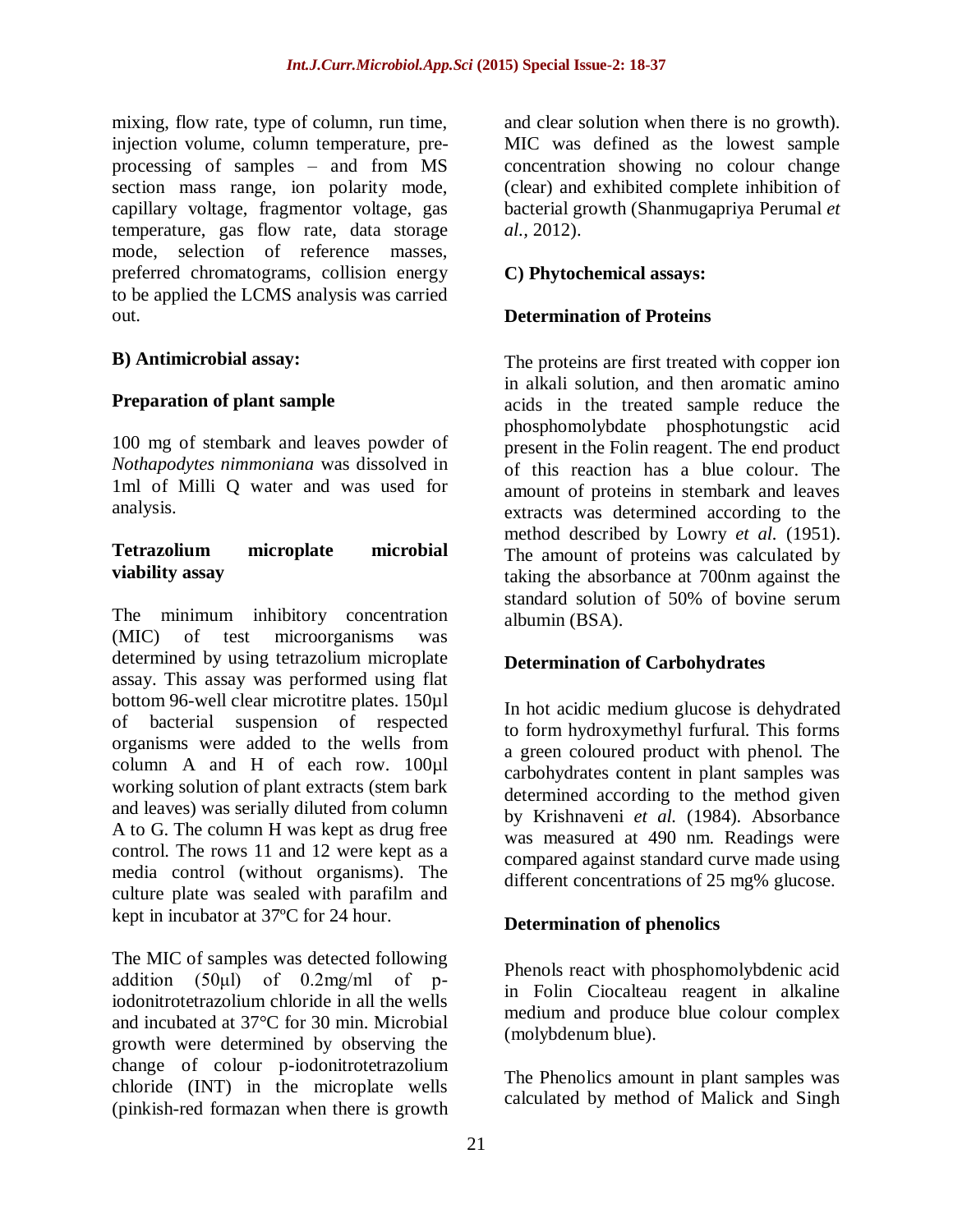(1980). Absorbance was read at 650 nm against blank. A standard curve was prepared using different concentrations of 100 mg% catechol.

### **Determination of glycosides**

Glycosides react with Baljet's reagent and develop an orange-red color with (picric acid in alkaline medium).

The glycosidic content of the plant extracts was determined according to the method given by Mosa Qasheesh. Absorbance of color produced is read at 495nm which is proportional to the concentration of the glycosides. The intensity of the color obtained was read against the blank at 495nm by ELISA reader.

# **Determination of flavonoids**

When flavonoids react with aluminium chloride it forms acid stable complexes with the C-4 keto group and either the C-3 or C-5 hydroxyl group of flavones and flavonols. Total Flavonoids content in plant extracts was determined according to the method described by Elija Khatiwora *et al.* (2010).

The absorbance is measured at 415nm against the standard quarcetin. Various concentrations of standard quarcetin solution are prepared to make a standard calibration curve. The concentration of flavonoid in the test sample was calculated from the calibration plot.

### **Determination of Tannins**

The tannins in the extract react with potassium ferrycyanide ion and oxidized while the Fe  $(CN)$   $6^{3}$  is reduced to ferrycyanide ion Fe  $(CN)$   $_6^3$ . Then this reacts with ferric ion to form ferric ferrycyanide. Tannins in the plant extract were calculated as per method given by Graham (1992).

Absorbance was measured at 700 nm against blank. Standard curve was plotted using various concentrations of 0.001M gallic acid.

# **Determination of lipids**

Total lipids content in the plant extracts was determined according to the method described by Ganai *et al.* (2010). This mixture was incubated for 30 min. Absorbance was read at 540nm under ELISA reader.

# **D) Antioxidant assays**

# **Reducing power/ FRAP (Ferric reducing antioxidant potential assay)**

FRAP assay depends upon ferric tripyridyltriazine [Fe- III (TPTZ)] to the ferrous tripyridyltriazine [Fe- II (TPTZ)] by a reductant at low pH [Fe- II (TPTZ)] has an intense blue colour which can be measured at 700nm. The change in absorbance directly related to combined or total reducing power of electron to donate antioxidants present in the extracts. The reducing power of *Nothapodytes nimmoniana* stem bark and leaves extracts was determined according to the method of Oyaizu (1986). The absorbance was measured at 700 nm against Butylated Hydroxy Toluene (BHT) which was taken as a standard.

### **Inhibition of DPPH radical**

The free radical scavenging activity of *N. nimmoniana* extracts was measured by 1; 1 diphenyl-2-picryl-hydrazil (DPPH) as a method described by (Blois, 1958). This assay measures the capacity of the extract to donate hydrogen or to scavenge free radicals. DPPH radical is stable free radical and on reacting with an antioxidant compound which can donate hydrogen, it is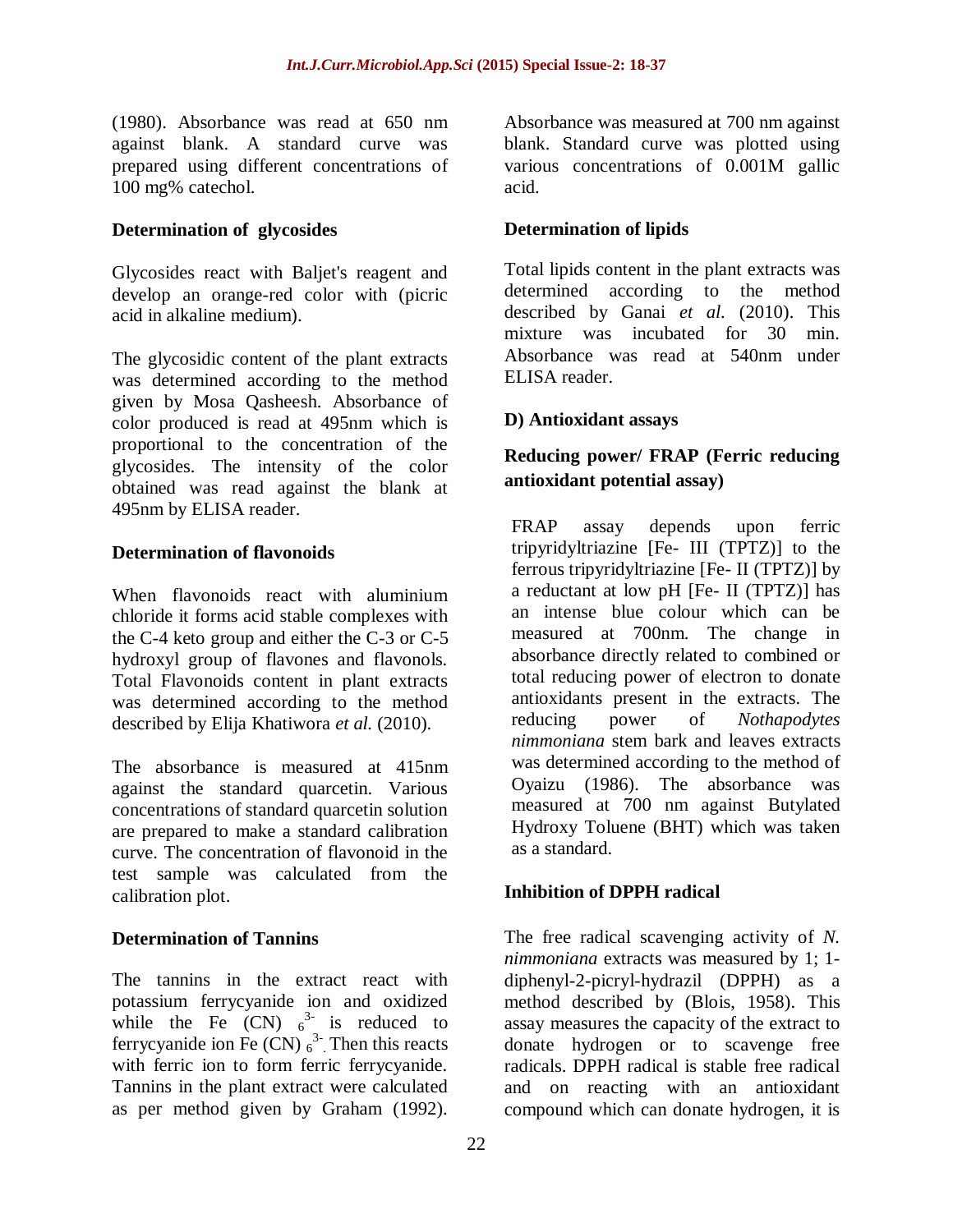reduced to diphenyl picryl hydrazine (DPPH). The change in colour from deepviolet to light yellow) was measured spectrophotometrically at 517 nm for various concentrations against the standard Butylated Hydroxy Anisole (BHA).

# **ABTS radical cation decolourisation assay**

The assay was performed according to the methods described by Re *et al.* (1999). When an antioxidant scavengers the free radicals by hydrogen donation, the colours in the ABTS•+ assay solution becomes lighter.

In this assay, the oxidant is generated by persulfate oxidation of 2, 2,-azinobis (3 ethylbenzoline-6-sulfonic acid)- $(ABTS^2)$ . The absorbance was read at 745nm and the percentage inhibition was calculated.

# **Thiobarbituric acid reactive species (TBARS) assay**

Oxidative stress in the cellular environment results in the formation of highly reactive and unstable lipid hydroperoxides.

Decomposition of the unstable peroxides derived from polyunsaturated fatty acids results in the formation of malondialdehyde (MDA), which can be quantified colorimetrically at 532nm following its controlled reaction with thiobarbituric acid. TBARS assay was according to the method given by Aazza *et al.* (2011).

# **E) Glycation assay**

Concentrations of Stem bark and leaves extracts (0-15 $\mu$ g/ $\mu$ l) made from a stock of 1 mg/ml of the extracts with 50mg/ml of BSA, 0.1M glucose for one reaction and incubated at 37ºC for 7 days. The absorbance was taken at excitation 375nm and emission scan at 410–500nm wavelength.

# **Quenching assay**

Increasing concentration of extracts from 2 - 10 µl (from stock of 50 mg/ml) was titrated with 20mg/ml of Bovine serum albumin. Fluorescence was taken at excitation 295 nm and emission scan at 300–400 nm in Varioskan fluroscent plate reader (Thermo Scientific). The Analysis was carried out in ORIGIN.61, a tool especially used for quenching assays.

# **F) MTT Assay:**

# **Maintenance of HeLa cell lines**

HeLa cell lines were grown as monolayer in MEM medium with 10% FBS and 2% antibiotics. Stock cultures were sub-cultured every 4th day after harvesting the cells with trypsin-EDTA and then seeding them in T25 culture flask to maintain in exponential phase. The cells were observed regularly under inverted microscope (Nikon eclipse TS100), for its confluence and any contamination.

# **Assay procedure**

The cell suspension was mixed gently and an aliquot was added to the Trypan blue solution (100 µL cell suspension; 100 µL dye) and was then counted in haemocytometer and Countess. MTT, 3- (4, 5-Dimethyl thiazol-2yl)-2, 5- diphenyl tetrazolium bromide) is cleaved by mitochondrial dehydrogenase of viable cells, yielding a measurable purple Formosan product. This Formosan production is proportionate to the viable cell number and inversely proportional to the degree of cytotoxicity (Mosmann, 1983). HeLa cell lines were grown in 96 well microtiter plate (6000 cells/well) for 24 hours after seeding.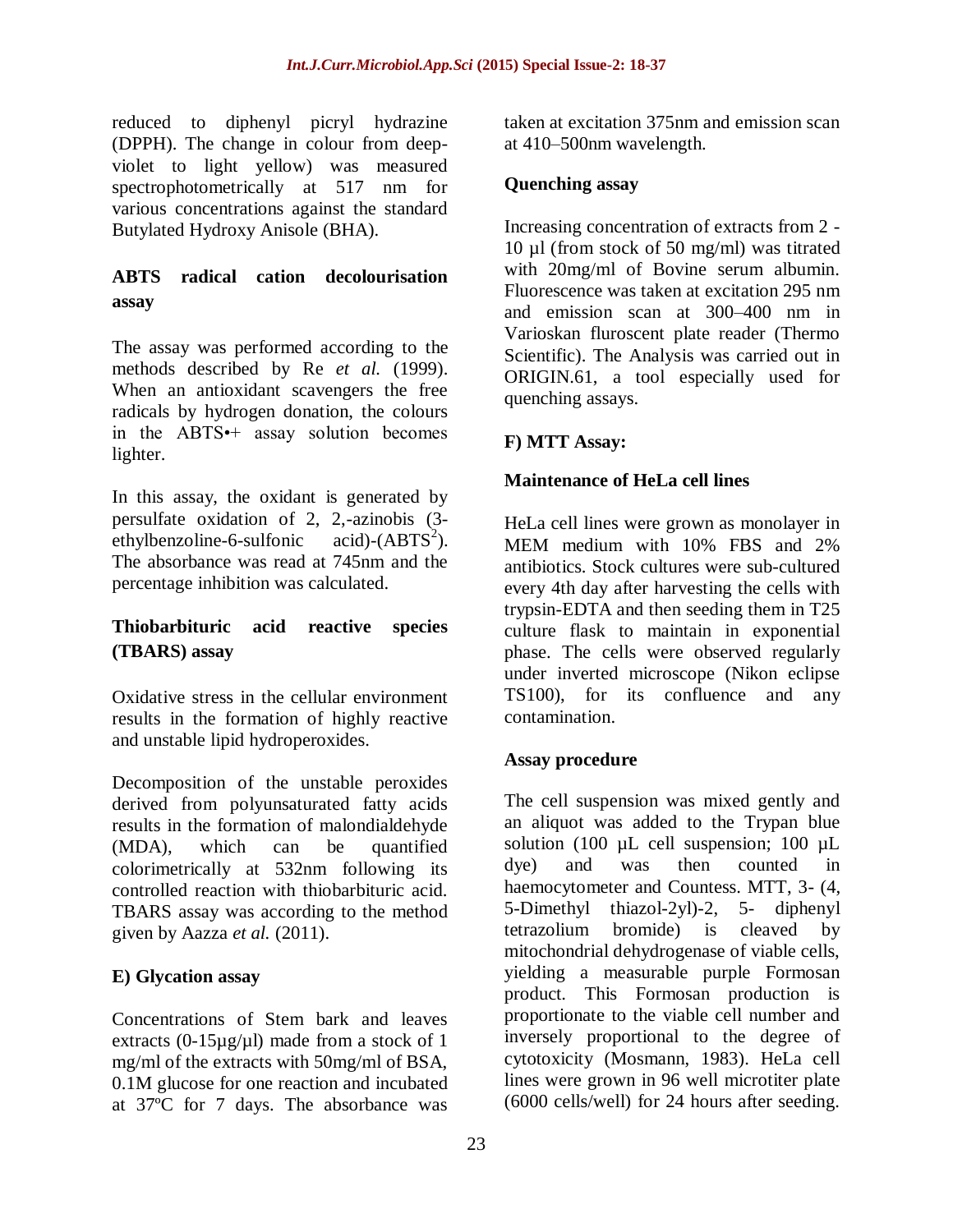The plates were incubated with leaf and bark extracts at different concentrations ranging from 50 to 500 µg and without extracts for 24 and 48 hours respectively (triplicates for each concentration for leaf and bark extracts). The medium was refreshed and 20  $\mu$ l of MTT (5  $\mu$ g/ml) was added. The plates were incubated for 4 hours in  $5\%$  CO<sub>2</sub> incubator (New Brunswick Galaxy 170S). The Formosan crystals developed were solubilized with 100 µl of DMSO per well and the plate was kept in the dark for another 5 to 10 min. The colour developed was measured in a Varioskan reader (Thermo Scientific) at wavelength 570 nm.

#### **Results and Discussion**

#### **Qualitative and quantitative assay**

#### **Dye based quantitation**

The standard graph of camptothecin was obtained using ELISA based protocol by bromocresol green dye  $(A_{252})$  (Fig 4). The highest amount of camptothecin was observed in *N. nimmoniana* stembark samples (303.81µg/ml) as compared to leaves leaves  $(31.75 \text{ µg/ml})$  (Fig 5).

### **Liquid Chromatography Mass Spectrometry based quantitation**

To utilize sensitivity and selectivity of LCMS technology the comparative quantitative study was repeated on LCMS with ELISA. based assays Liquid Chromatography Mass Spectrometry (LCMS) was carried out in +ESI mode which showed that molecular weight of alkaloid of interest, camptothecin was 349.1743 m/z with major product ions 231.0965 and 160.0946 m/z that exactly matched with standard CPT (mol. wt. 348.352 g/mol). As every component has a unique fragmentation pattern of its own the

quantitation carried out on LCMS is always considered as flawless as there is no scope for getting any false-positive or negative values. High correlation value was obtained for this standard plot  $(r^2=0.99)$ . The quantitative analysis of CPT in various *N. nimmoniana* extracts showed parallel trend as of the ELISA based method (Fig. 6 and 7). A negligible retention time shift was observed in quantitative LCMS analysis of CPT, for 21 min run time the CPT was throughout getting eluted at 16.418 min (RT) (Fig. 8). Through qualitative mode of operation a number of still unidentified plant metabolites have been found out, they have been separated into groups and their characterization is in progress. In a comparative chromatogram of representation of relative CPT contents in stem bark samples (red), leaves sample (green) and water blank (black), the relative higher CPT content in stem bark samples have been reiterated (Fig 9).

**Antioxidant assays:** Antioxidant assays were carried out to judge the free radical scavenging potential of *N. nimmoniana* extracts. The standard plots were generated for ABTS assay, DPPH assay, FRAP assay and TBARS assay using suggested standard compounds and protocols and these were used further for calculating the  $IC_{50}$  values of extracts (Fig.10). The antioxidant potential of *N. nimmoniana* extracts by ABTS, DPPH and TBARS assays were expressed in terms of  $IC_{50}$  value ( $\mu$ g/ml) (Table 1). In ABTS and TBARS assays the stem extract showed comparatively higher antioxidant potential than leaf extracts indicated by lower  $IC_{50}$  For FRAP assay 336.04 and 409.03 μg BHT equivalent/1000 μg of extracts values were obtained for *N. nimmoniana* stembark and leaves extracts.

**Phytochemical assays:** Tannins, flavonoids, glycosides, carbohydrates, proteins, lipids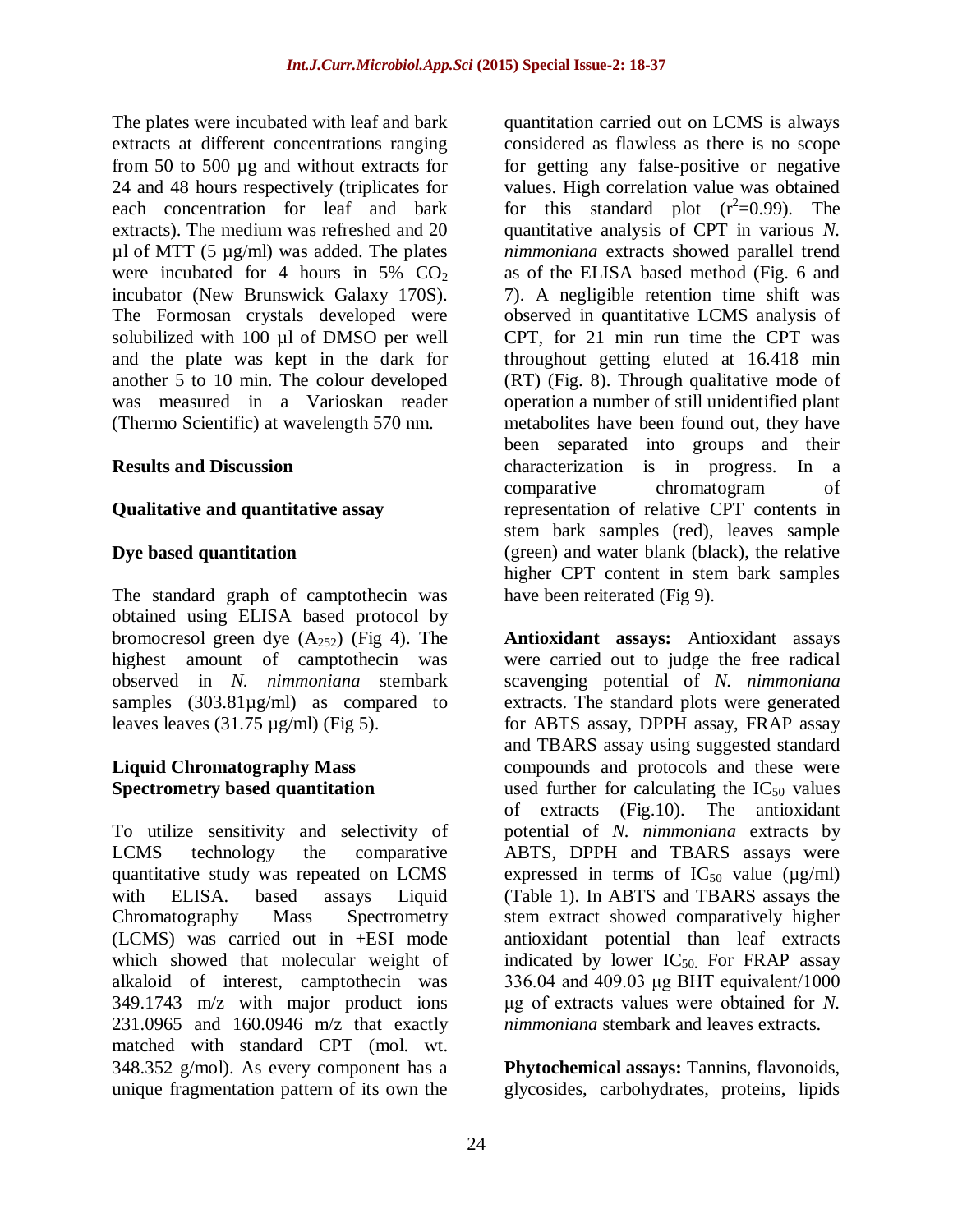and total phenolics are the highly vital classes of phytochemical components; they are directly responsible for imparting medicinal values into plants. Their assessment hence is very much necessary as a part of basic characterization of any plant with medicinal properties.

Phytochemicals quantitation of 7 components was carried out using standard plots and respective quantities were calculated  $(\mu g/ml)$  and arranged in tabular format, except lipids all other 6 components were higher in stem bark extract samples (Table 2).

# **Antimicrobial assay**

The MIC value was determined by observing the pink colour that was generated after addition of 20% cold INT, indicated bacterial growth (+) and colourlessness that indicated inhibition of bacterial growth (-) (Fig. 11a) and b).

*N. nimmoniana* leaves extract showed antimicrobial activity against *Pseudomonas aeruginosa* (MIC at 50mg/ml) while stem bark showed antimicrobial activity against *Escherichia coli* (MIC at 25mg/ml) and *Pseudomonas aeruginosa* (MIC at 25mg/ml) (Table 3).

# **Glycation**

In BSA-glucose antiglycation assay, as the concentration of extract increased the glycation activity was observed to be decreased. The observed  $IC_{50}$  values of extracts of stem bark and leaves are at 10.356μg/ml and 10.995μg/ml respectively (Fig.12).

# **Quenching assay**

In this assay, there is a continuous reduction with concentration of extract in absorbance

at 320nm and excitation at 295nm which shows the binding of extract components with the proteins. (Fig. 13)

# **MTT Assay**

The formula used for IC50 calculation was as follows:

Inhibitory ratio =  $(A_0 - A_1) \times 100 / A_0$ 

Where,  $A_0$  is the absorbance of control,  $A_1$  is the absorbance with addition of test sample. Linear regression analysis was used to calculate  $IC_{50}$  values (Pratt, 1992).  $IC_{50}$ values calculated for leaves, stem bark and standard CPT were 178µg/µl, 1540µg/µl, and 29µg/µl respectively. Leaves showed lesser  $IC_{50}$  as compared to stem barks extracts that directly relates to its efficiency as drug in terms of killing of cancerous cells. The morphological changes in HeLa cell lines post MTT assay were quite differentiable.

Methanol extracts of *Nothapodytes nimmoniana* prepared by maceration and vortex mixer showed highest concentration of CPT (Surabhi Sharma *et al.,* 2013). Seasonal variation, geographical and climatic conditions influence the content of camptothecin in *Nothapodytes nimmoniana* (Ajay Namdeo *et al.,* 2010). There were no consistent differences in the CPT content between the sexes (Padmanabha *et al.,* 2006). According to Padmanabha *et al.*  (2006) the roots have the highest content of CPT but as the plant have become endangered, to use roots for the purpose of extraction would not be a recommended approach, the quantitative assay and LC-MS analysis suggests the CPT content was found higher in stem bark than in leaves of *Nothapodytes nimmoniana* which correlate with the results obtained in earlier studies (Suhas *et al.,* 2007). Though leaves have lesser CPT content, the  $IC_{50}$  values got for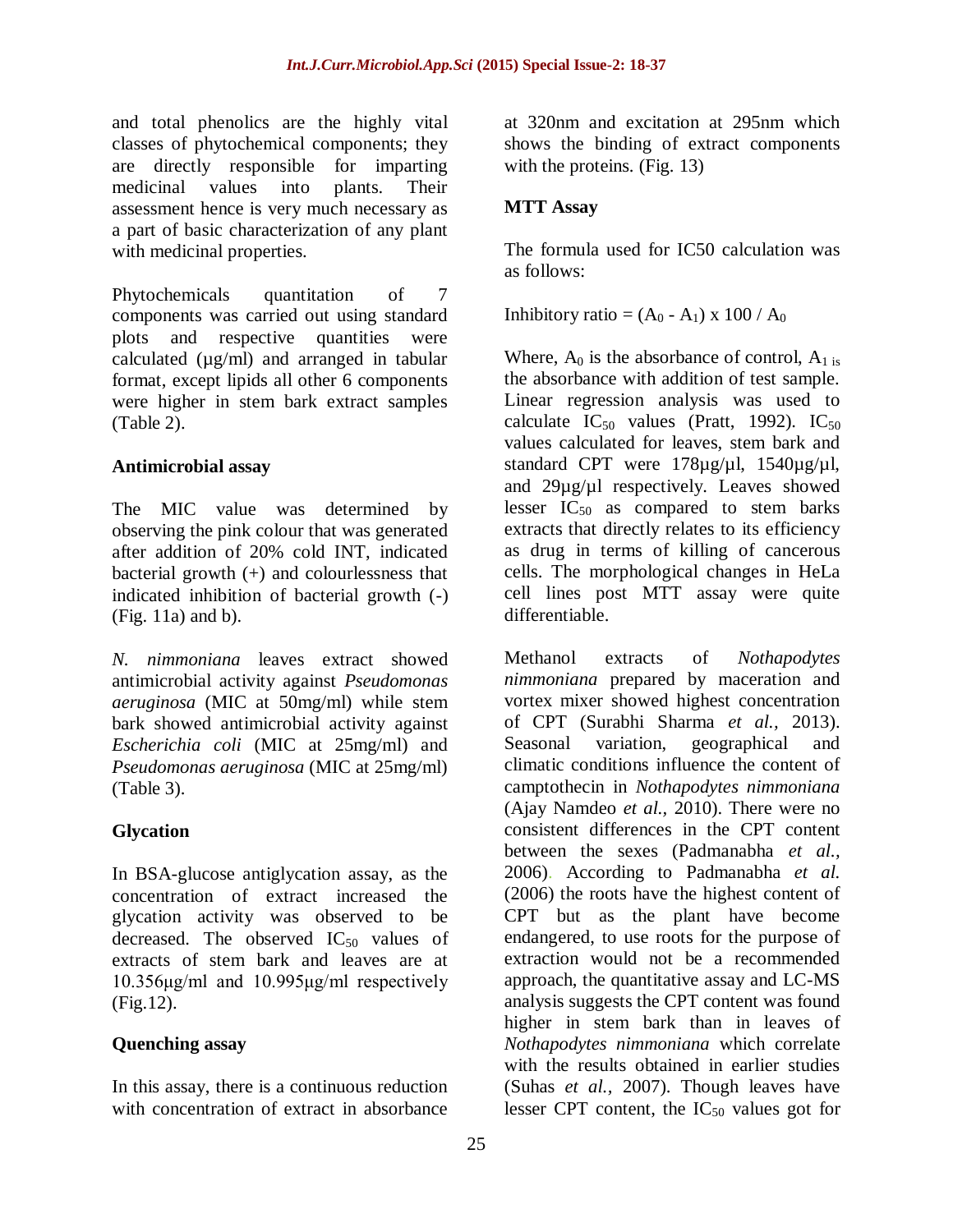them under antioxidant assays and MTT cell cytotoxicity assay are quite impressive, suggesting probably presence of some non-CPT, still unidentified plant compounds which are in synchronization are giving the effective anticancer-oxidative stress reducer performance than the stem bark extract.

The stem bark and leaves extracts showed presence of various phytochemicals such as flavonoids, lipids, proteins, carbohydrates, tannins, phenolics and glycosides which resembles the study carried out by Khan Nazeerullah *et al.* (2012a,b), Ajay Sharma *et al.* (2008) and Surabhi Sharma *et al.* (2012). Quantitative analysis of these phytochemicals showed that abundance of lipids in leaves extract and high amounts of glycosides in stem bark extract. These results give preliminary insight about various compounds present in *N. nimmoniana* from which biological activities of the compounds can be studied. In comparison to stem bark leaves have only higher lipid content but still they have a comparatively better cancerous cells killing so here there is scope for study of anticancer phytolipids from leaves. It is very well known that alkaloids, tannins and phenols occupy more than 60–80% space of plant derived drugs but if we provide equal attention towards phytolipids then we may come across some useful future drugs from there also. This study is minor lead in that direction.

The antimicrobial assay of extracts showed significant inhibition against *Pseudomonas aeruginosa* and *E. coli* indicating that the plant contains presence of various antibacterial metabolic toxins. The antimicrobial study was previously carried out by Uma *et al.* (2013a,b) and Devi Prasad *et al.* (2013). The quenching graphs suggest that the extract has bound to the proteins in the BSA and has undergone a

conformational change affecting the red shift in the graphs, the glycation assay indicates that this binding of protein and the extract has led to reduction in the production of advanced glycation end products. The reduction in glycation activity highlights its benefits in reducing diabetic and cancerous activities in cells. Some important compounds such as phenolics, oligosaccharides and polysaccharides, carotenoids, unsaturated fatty acids and many others have been reported to possess antiglycation activity (Perera *et al.,* 2013). Both synthetic and natural products have been evaluated as inhibitors against the formation of Advanced Glycation End products (AGE). Many plant derived products have been shown to possess hypoglycaemic, hypolipidemic as well as antioxidant properties (Vasu *et al.,* 2005) (Jayashree *et al.*, 2012). The  $IC_{50}$  of the leaf, bark and root extract against MDA-MB-231 cells are 450 and 500 μg/ml respectively (Premalakshmi *et al.,* 2012). MTT results for HeLa cell lines show  $IC_{50}$  of leaves extract lower than in stem bark extract.

Through this research work we are trying to link up the ayurvedic knowledge to modern sciences. It is known since ages that *Nothapodytes* has beneficial effects but there is necessity of in depth characterization of various phytochemicals present in this plant, as these are the active components by virtue of which plant has got medicinal values and by now we only know handful of active components from this endangered plant. Except CPT very little pharmacological work has been done on *Nothapodytes* components. The variation in plant components in response to various geographical as well as laboratory based parameters is also need to be understand so as to properly govern the medicinal value of the drug to be generated.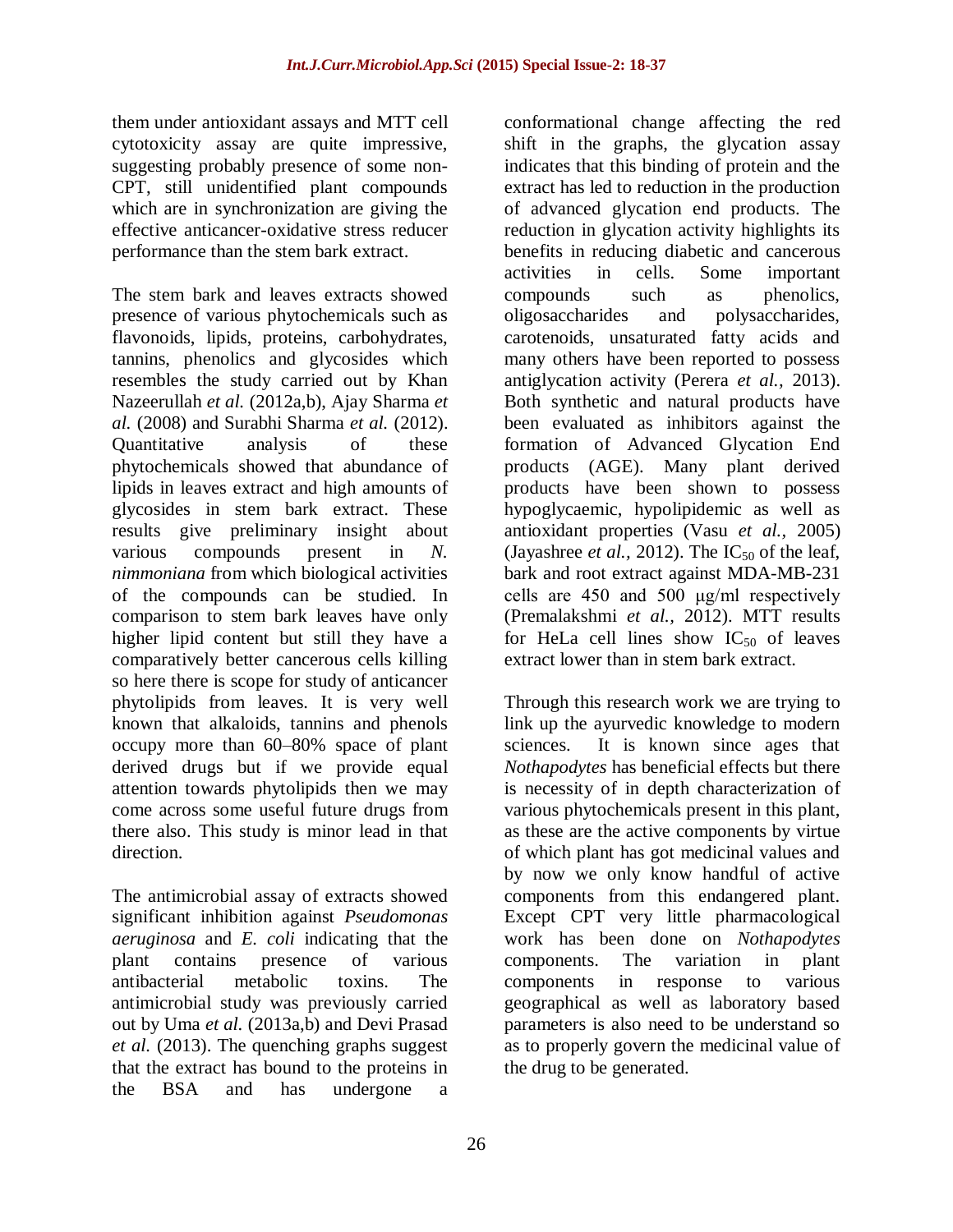#### *Int.J.Curr.Microbiol.App.Sci* **(2015) Special Issue-2: 18-37**

| Sr. no         | <b>Constituents</b>                                      | <b>Stembark of N. nimmoniana</b><br>$IC_{50}$ (µg/ml) | Leaves of N. nimmoniana<br>$IC_{50}$ (µg/ml) |
|----------------|----------------------------------------------------------|-------------------------------------------------------|----------------------------------------------|
|                | ABTS assay                                               | 17.01                                                 | 21.93                                        |
| $\overline{2}$ | DPPH assay                                               | 18.82                                                 | 16.74                                        |
| 3              | FRAP assay $(\mu g)$<br>BHT/1000 $\mu$ g<br>of extracts) | 336.04                                                | 409.03                                       |
| $\overline{4}$ | <b>TBARS</b> assay                                       | 18.56                                                 | 34.72                                        |

**Table.1** Antioxidant analysis of *N. nimmoniana*

**Table.2** Quantitative analyses of various phytochemicals present in *N. nimmoniana* plant parts

| Sr no.                                          | <b>Constituents</b>                                                                           | <b>Stembark of N. nimmoniana</b><br>$(\mu g/ml)$       | Leaves of N.<br>nimmoniana<br>$(\mu g/ml)$                   |  |  |
|-------------------------------------------------|-----------------------------------------------------------------------------------------------|--------------------------------------------------------|--------------------------------------------------------------|--|--|
| $\overline{2}$<br>3<br>$\overline{4}$<br>5<br>6 | <b>Tannins</b><br>Flavonoids<br>Glycosides<br>Carbohydrate<br>Proteins<br>Lipids<br>Phenolics | 298<br>34.89<br>1325.8<br>148.5<br>7.88<br>466<br>7.31 | 203.01<br>27.62<br>851.7<br>105.42<br>3.87<br>568.18<br>5.37 |  |  |

**Table.3** Layout and observations made in antimicrobial assay carried out 96 microwell titre plate (SB: stem bark extract; L: leaf extract)

| Bacteria           |              | Escherichia |        | <b>Bacillus</b> |        | Klebsiella |        | Salmonella  |        | Pseudomonas |        | Drug free |        |
|--------------------|--------------|-------------|--------|-----------------|--------|------------|--------|-------------|--------|-------------|--------|-----------|--------|
|                    |              | coli        |        | subtilis        |        | pneumonae  |        | typhimurium |        | aeroginosa  |        | Control   |        |
| Concentration      |              |             | 2      | 3               | 4      | 5          | 6      |             | 8      | 9           | 10     | 11        | 12     |
|                    |              | <b>SB</b>   | L      | SB.             | L      | <b>SB</b>  | L      | <b>SB</b>   | L      | <b>SB</b>   | L      |           |        |
| $200$ mg/ml        | A            | $^{+}$      | $^{+}$ | $^{+}$          | $^{+}$ | $+$        | $^{+}$ | $^{+}$      | $^{+}$ | $+$         | $^{+}$ | $^{+}$    | $^{+}$ |
| $100$ mg/ml        | B            | $^{+}$      | $^{+}$ | $^{+}$          | $+$    | $+$        | $^{+}$ | $^{+}$      | $+$    | $^{+}$      | $^{+}$ | $^{+}$    | $^{+}$ |
| $50 \text{ mg/ml}$ | $\mathsf{C}$ | $^{+}$      | $^{+}$ | $^{+}$          | $^{+}$ | $^{+}$     | $^{+}$ | $^{+}$      | $+$    | $^{+}$      |        | $^{+}$    | $^{+}$ |
| $25 \text{ mg/ml}$ | D            | -           | $^{+}$ | $^{+}$          | $^{+}$ | $^{+}$     | $^{+}$ | $^{+}$      | $+$    |             |        | $^{+}$    | $^{+}$ |
| $12.5$ mg/ml       | E            | -           | $+$    | $^{+}$          | $^{+}$ | $+$        | $^{+}$ | $^{+}$      | $+$    |             | -      | $^{+}$    | $^{+}$ |
| $6.25$ mg/ml       | F            | -           | $^{+}$ | $^{+}$          | $^{+}$ | $^{+}$     | $^{+}$ | $^{+}$      | $^{+}$ |             | -      | $^{+}$    | $^{+}$ |
| $3.125$ mg/ml      | G            | -           | $^{+}$ | $^{+}$          | $^{+}$ | $+$        | $^{+}$ | $^{+}$      | $+$    |             |        | $^{+}$    | $^{+}$ |
| $1.56$ mg/ml       | H            |             | $^{+}$ | $^{+}$          | $^{+}$ | $+$        | $^{+}$ | $^{+}$      | $+$    |             |        | $^{+}$    | $^{+}$ |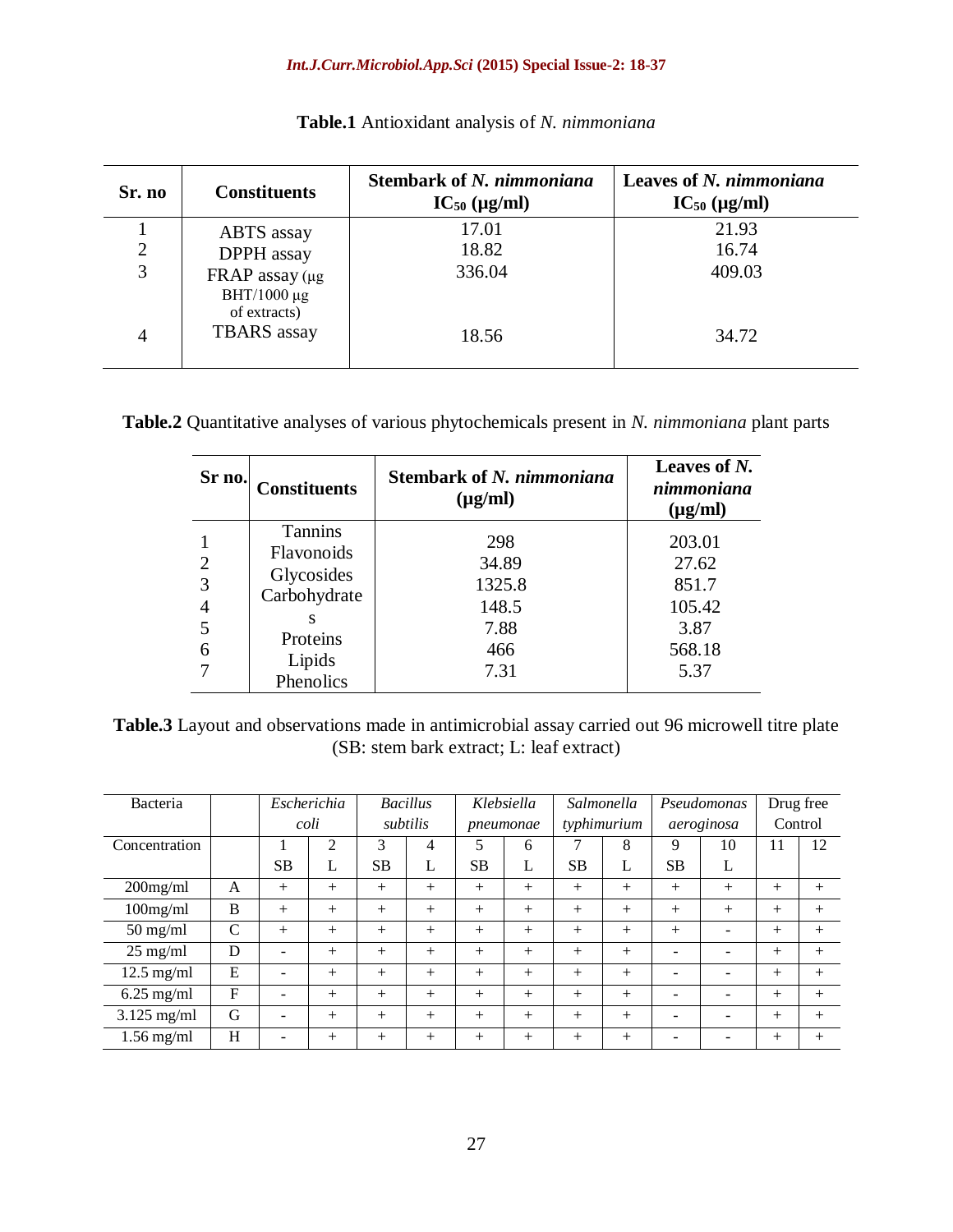

**Figure.1** Major chemical constituents reported from *N. nimmoniana* (Nazeerullah Khan *et al.,* 2012a,b)

### **Figure.2** Leaves and stembark of *N. nimmoniana* collected for extraction and preparation of drug are being shed dried

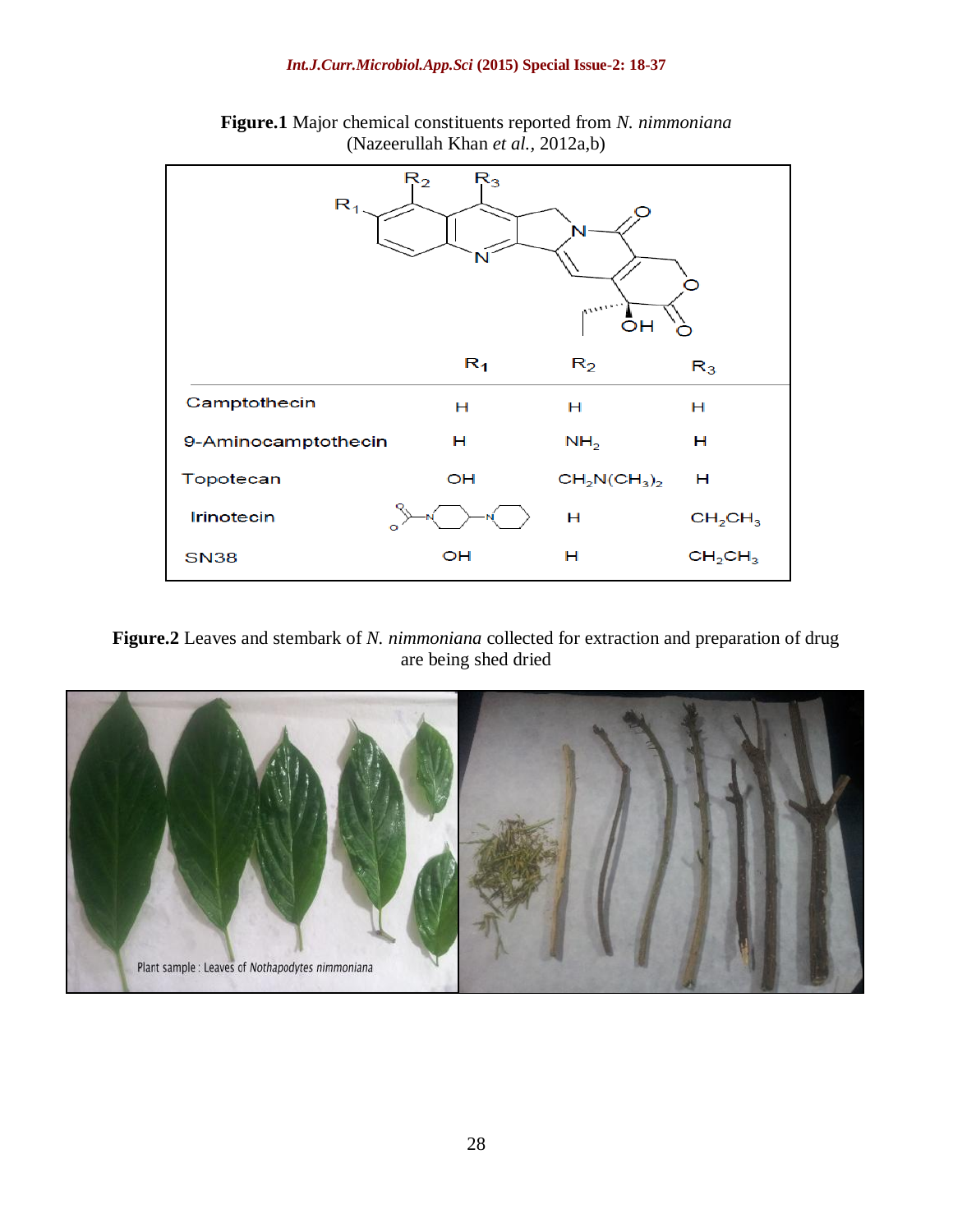**Figure.3** Hydroalcoholic extracts of leaves and stembark of *N. nimmoniana* after the filtration step and prior to freeze-drying (lyophilization)



**Figure.4** Standard graph camptothecin (CPT) obtained through BCG reagent method on ELISA plate reader platform (A252)

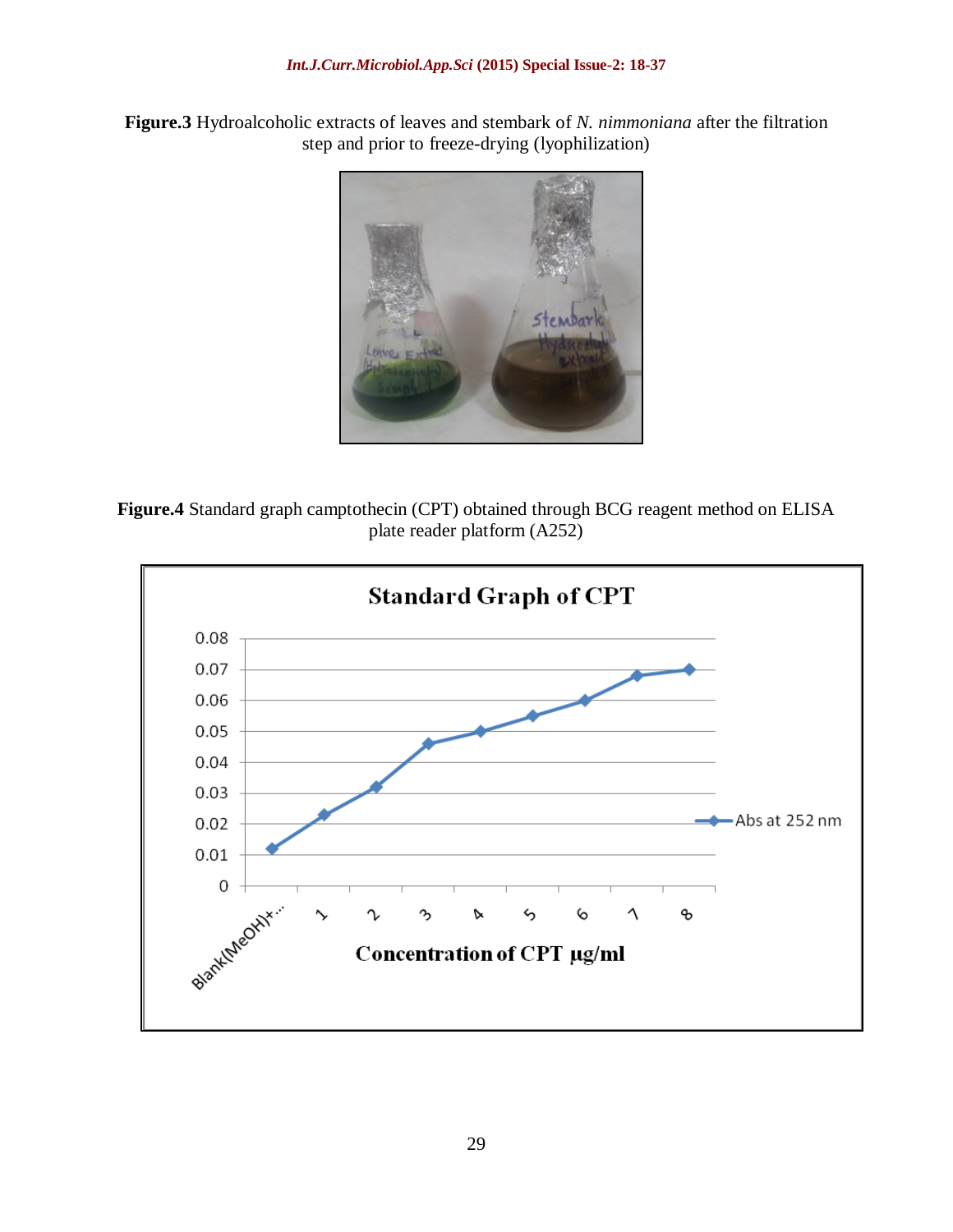



**Figure.6** Standard plot of CPT (349.1743 m/z) obtained through LCMS in +ESI mode by working on a range of conc. of CPT 1.00-100.00 ng/ml

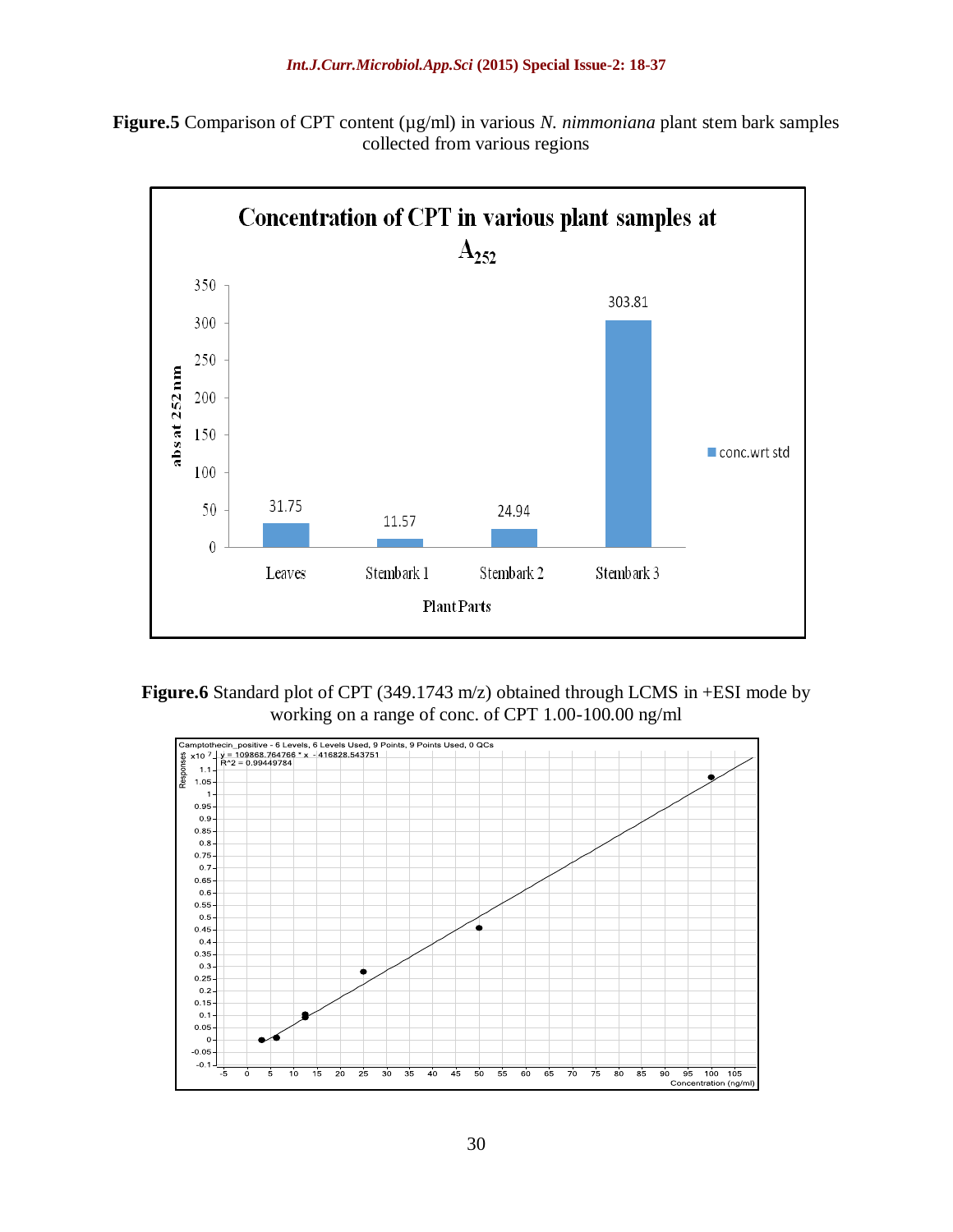Figure.7 The major product ion of CPT was observed as 305.1283 m/z. The parent daughter ion pair becomes 349.1743 305.1283 m/z. In above product ion spectra the diminished parent CPT ion was indicated in blue dot and on its left all the products ion are lined



**Figure.8** A highly non-significant retention time (RT) variations/shifts were observed in LCMS runs depicting accuracy and consistency achieved in the method developed for analysis of CPT standard and various samples of *N. nimmoniana*

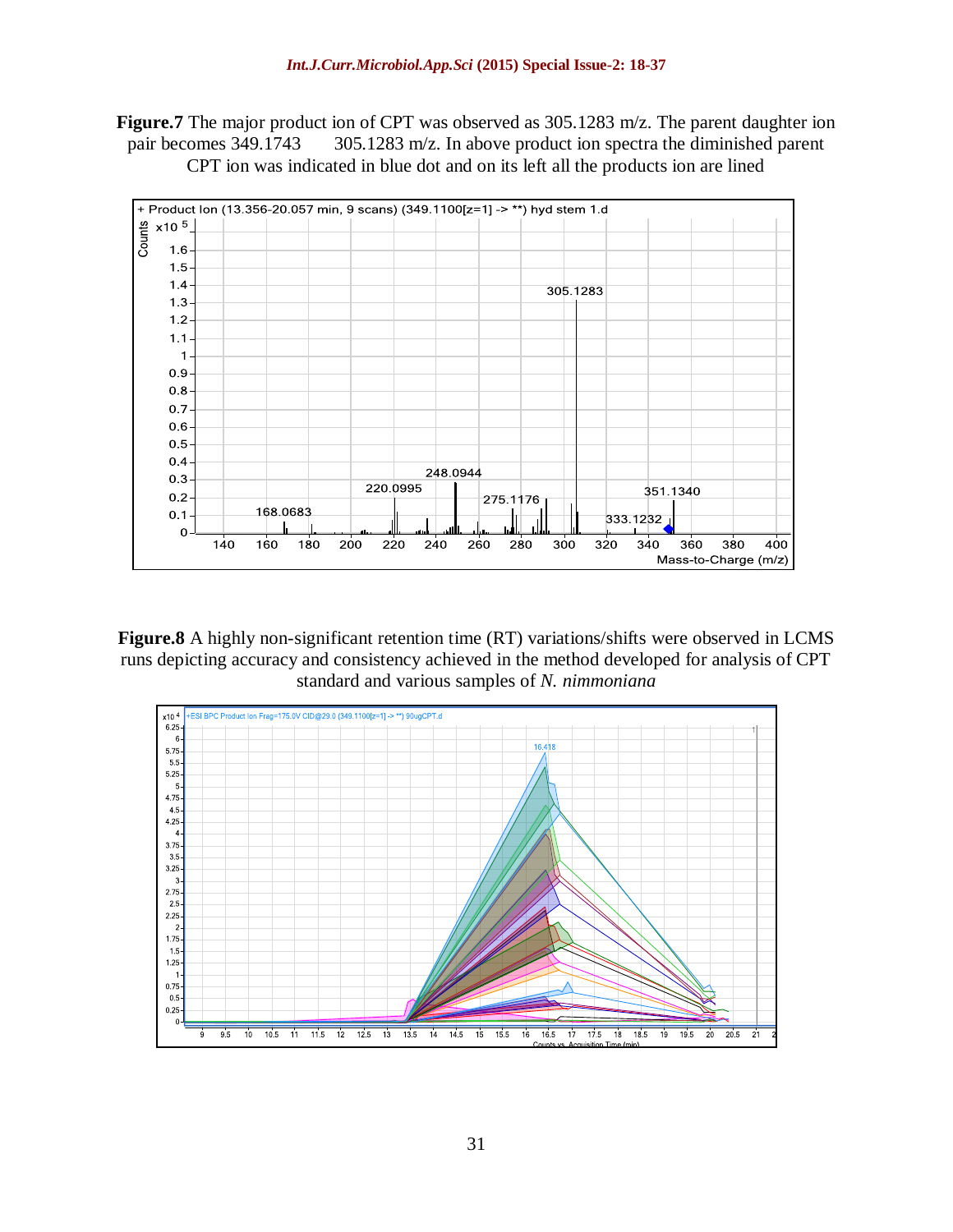**Figure.9** A comparative chromatogram of representation of relative CPT contents in stem bark samples (red), leaves sample (green), and water blank (black)



**Figure.10** Standard plots of antioxidant assays generated and utilized in phytochemical characterization of *N. nimmoniana* extracts

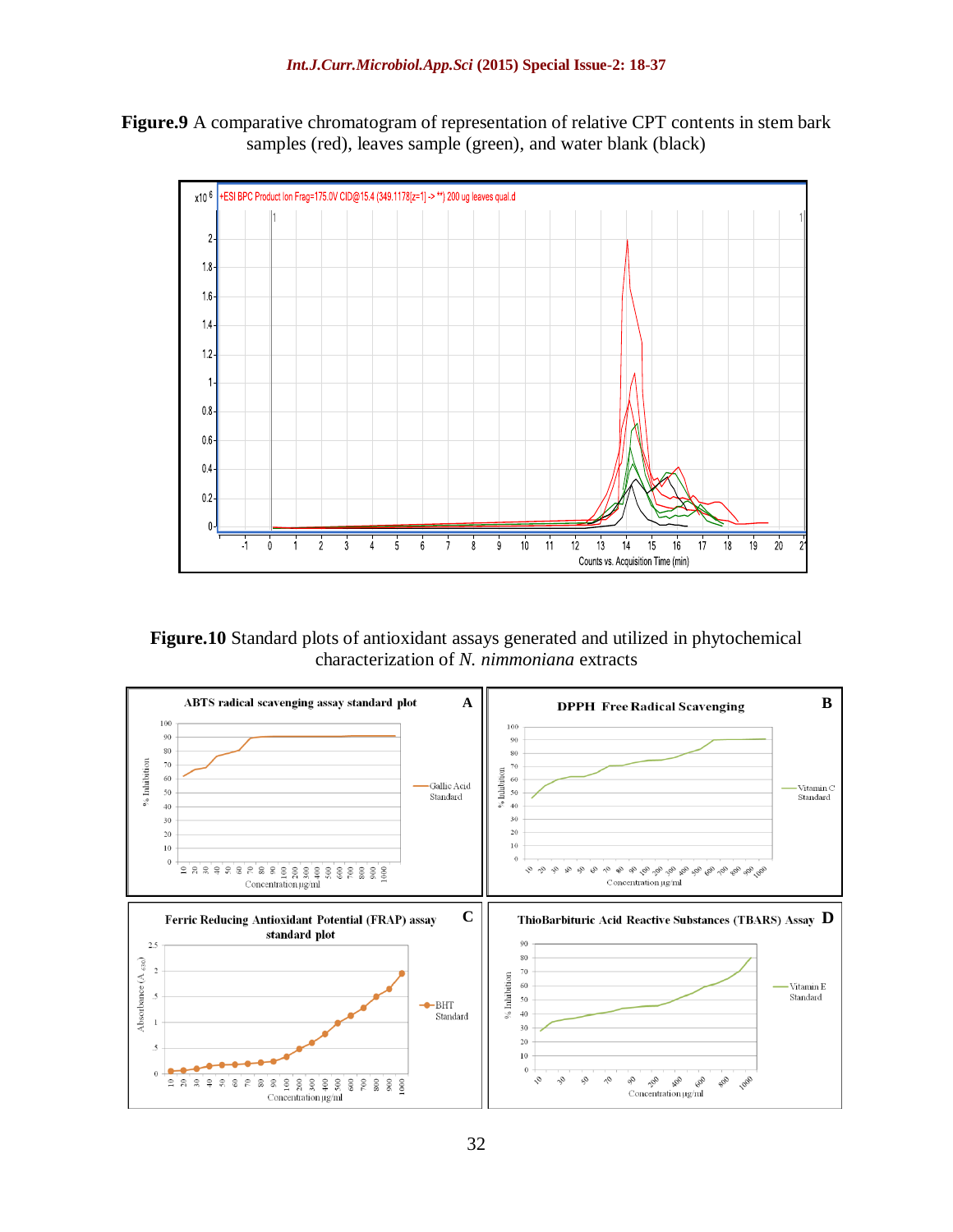**Figure.11a)** Tetrazolium based antimicrobial plate assay, the media containing grown pathogens and *N. nimmoniana* extracts were incubated together



**Figure.11b)** After overnight incubation, cold 20% tetrazolium salt 2-(4-iodophenyl)-3-(4 nitrophenyl)-5- phenyltetrazolium chloride (INT) was added and changes in colour were recorded

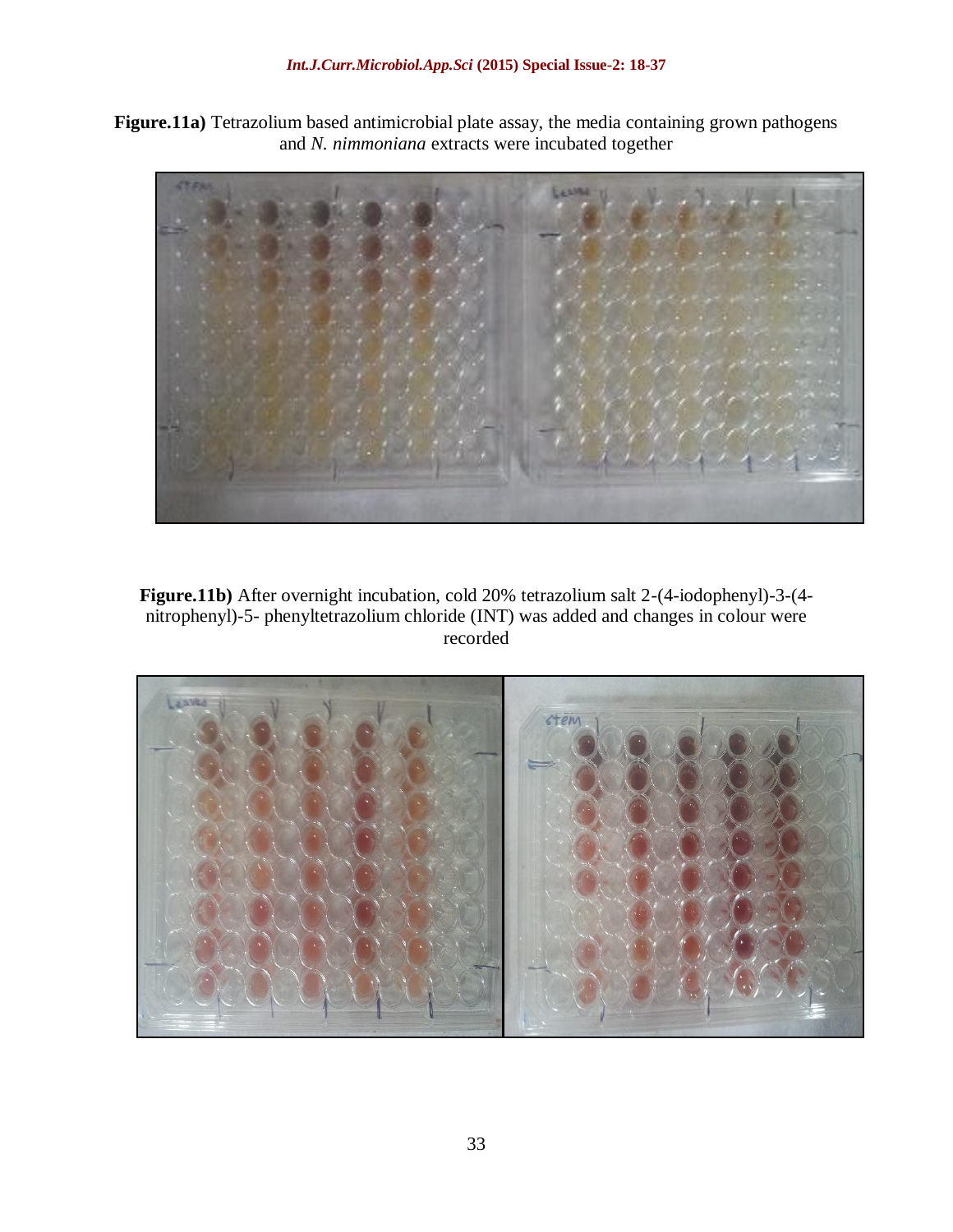**Figure.12** Comparison of antiglycation activity with leaves and stem bark extracts of *Nothapodytes nimmoniana*



**Figure.13 a)** and b): Quenching Assay for various concentration of Leaves extract and Stem bark extract

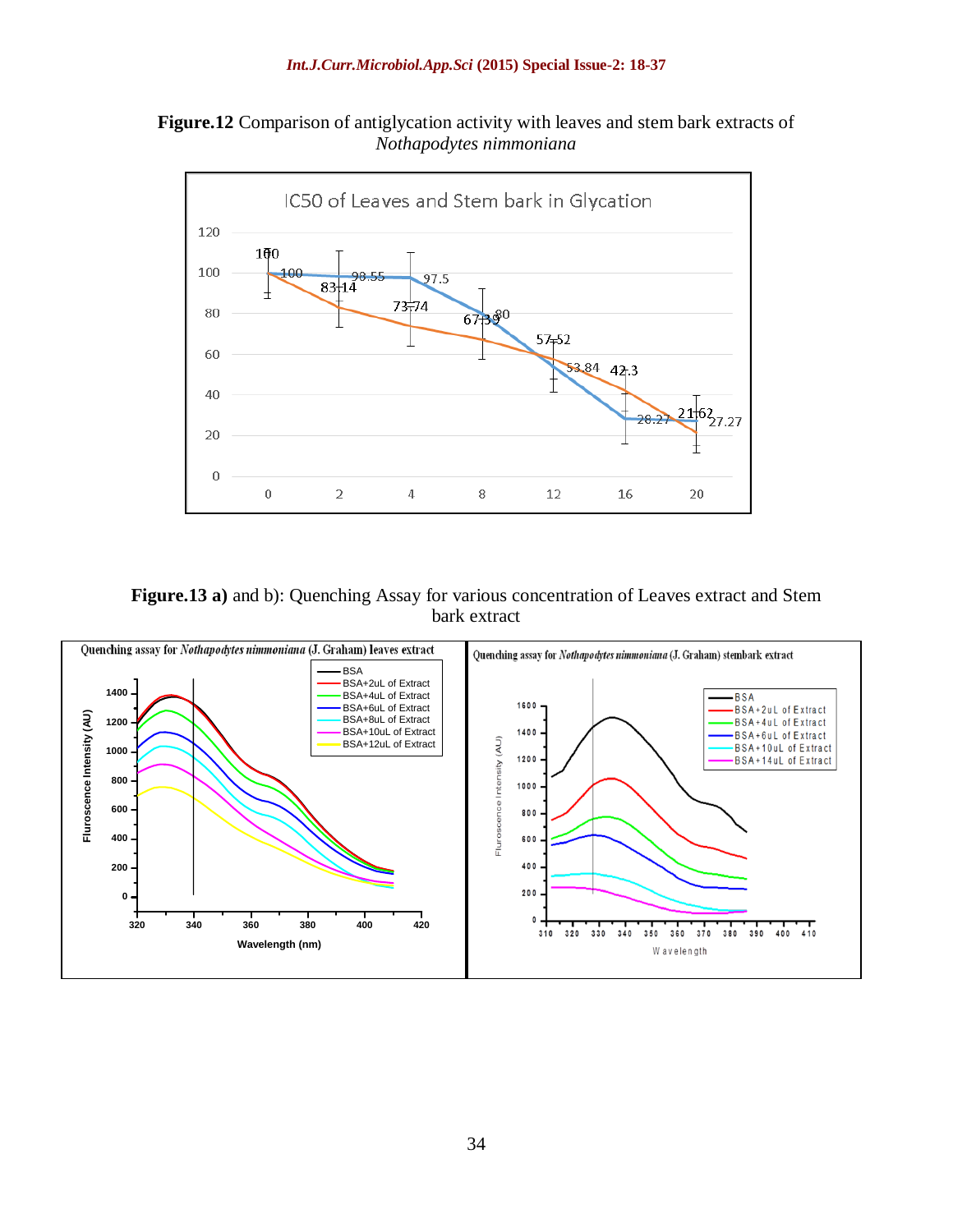This is an attempt to redefine the beneficial effects of *Nothapodytes* extract in molecular terms, molecular terms involve phytochemical as well as HeLa components. Out of these two, here we dealt with plant components mostly. Several unknown phytochemicals obtained through qualitative analysis of plant extracts are actually offering us various new opportunities for getting a more effective-less harmful anticancer drug leads. Through this characterization of drug value of *Nothapodytes* we are trying to make a basic platform for further studies into its mode of action in cancerous cells. Except LCMS based analysis all the techniques and reagents we used here are simple, easy to obtain/handle or repeat so by combining all these techniques together we are trying to create a workflow for future researchers following which they could characterize their drug maximally and will come to know the "seen-unseen" useful properties of plants. To combine cost effective approaches and to use traditional i.e. ELISA based and modern technologies like LCMS in tandem is a need of the hour to get the maximum information about a medicinal plant so as to better understand its strengths to an extent, and a better understanding will help us to better utilize its potentials against cancer which is now enhancing at alarming rate throughout the world, with minimum harsh effects on host which is the indigenous beauty of most of ayurvedically prescribed medicines.

### **Aknoweldgements**

The authors are grateful to Head, Dept of Microbiology, Modern college of Arts, Science and Commerce, Pune and Director General, CCRAS, Ministry of AYUSH, Govt of India, New Delhi for their moral support.

#### **References**

- Aazza, S. *et al.* 2011. Antioxidant activity of some Morrocan hydrosols. *J. Med. Plants Res.,* 5(30): 6688–6696.
- Ajay G. Namdeo, *et al.* 2010. Influence of geographical and climatic conditions on camptothecin content of *Nothapodytes nimmoniana. Rec. Nat. Prod*., 4(1): 64–71.
- Blois, M.S. 1958. Antioxidant determinations by the use of a stable free radical. *Nature,* 181: 1199– 1200.
- Devi Prasad *et al.* 2013. Antimicrobial activity of tribal medicines collected from Wayanad district, Kerala. *World J. Pharm. Res.,* 3(3): 2476– 2492.
- Elija Khatiwora *et al.* 2010. Spectroscopic determination of total phenol and flavonoid contents of *Ipomoea carnea. Int. J. Chem. Tech. Res.,* 2(3): 1698–1701.
- Ganai *et al.* 2010. Phytochemical screening of *Prunella vulgaris-*An important medicinal plant of Kashmir. *Pak. J. Pharm. Sci.,* 23(4): 399–402.
- Graham, H.D. 1992. Stabilization of the Prussian blue color in the determination of polyphenols. *J. Agric. Food Chem.,* 40(5): 801–805.
- Jayashree, B.S. *et al.* 2012. Antiglycation and anticancer activity of some newer synthetic flavones. *Der Pharma Chemica,* 4(4): 1626–1630.
- Kazeem, M.I. 2012. Antiglycation, antioxidant and toxicological potential of polyphenol extracts of alligator pepper, ginger and nutmeg from Nigeria. *Asian Pac. J. Trop. Biomed.,* 2(9): 727–732.
- Khan Nazeerullah *et al.* 2012a. Anthelmintic activity in root of *Nothapodytes*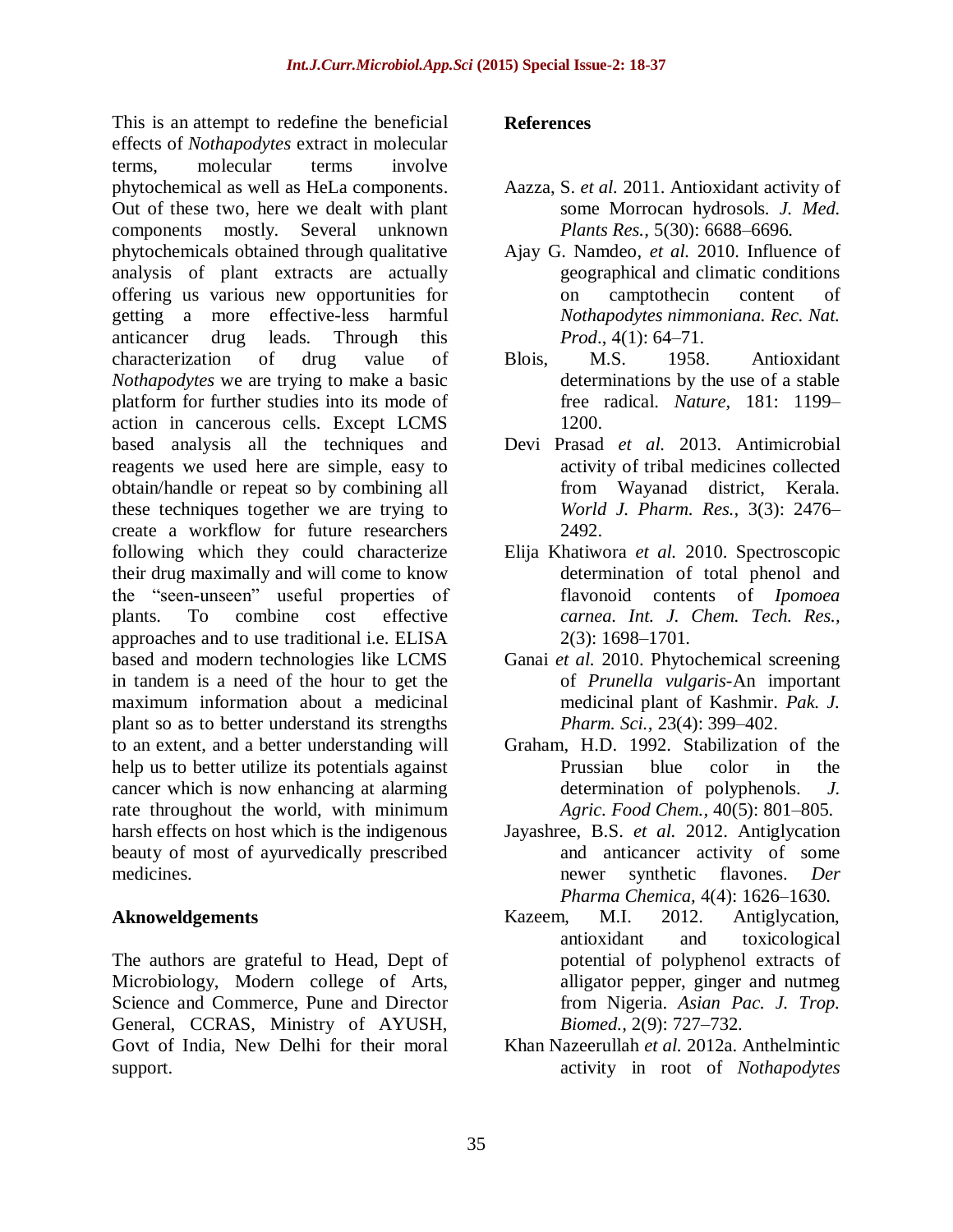*nimmoniana* in different extracts. *J. Pharm. Pharm. Sci.,* 3(1).

- Khan Nazeerullah *et al.* 2012b. Preliminary phytochemical screening, fingerprinting and pharmacognostic evaluation of *Nothapodytes nimmoniana* leaves, stem and root collected from different geographical region. *RJPBCS,* 3(1): 362*.*
- Krishnaveni, S. *et al.* 1984. Phenol sulphuric acid method. *Food Chem.,* 15: 229.
- Lowry *et al.* 1951. Protein measurement with the Folin Phenol Reagent. *J. Biol. Chem.,* 193: 265–275.
- Malick, C.P., Singh, M.B. 1980. Plant enzymology and histoenzymology. Kalyani Publications, New Delhi. 286 Pp.
- Mosmann, T. 1983. Rapid colorimetric assay for cellular growth and survival: application to proliferation and cytotoxicity assays. *J. Immunol. Methods,* 65(1-2): 55–63.
- Mulla, R.D. *et al.* 2012. Development and validation of UV-visible spectrophotometric method for quantification of camptothecin from *Nothapodytes nimmoniana. Inventi:ppaqa.,* 2012(3)
- Oyaizu, M. 1986. Studies on product of browning reaction prepared from glucose amine. *Japan. J. Nutr.,* 44: 307–315.
- Padmanabha, B.V. *et al.* 2006. Patterns of accumulation of camptothecin, an anti-cancer alkaloid in *Nothapodytes nimmoniana* Graham in the Western Ghats, India: Implications for identifying high-yielding sources of the alkaloid. Curr. Sci., 90(1).
- Perera, P.R.D. 2013. In vitro study on antiglycation activity, antioxidant activity and phenolic content of Osbeckia octandra L. leaf decoction; *J. Pharmacog. Phytochem.,* 2(4): 198–201.
- Pratt, D.E. 1992. Natural antioxidants from plant material. In: Hang, M., Ho, C., Lee, C. (Eds). Phenolic compounds in food and their effects on health II: Antioxidants and cancer prevention (ACS Symposium Series 507). American Chemical Society, Washington, DC. Pp. 54–71.
- Premalakshmi, V. *et al.* 2012. Effect of camptothecin a potent anticancer drug from *Mappia foetida* on breast cancer cell line MDA-MB-231. *J. Med. Plants Res.,* 6(43): 5522–5526.
- Re, R. *et al.* 1999. Antioxidnat activity applying an improved ABTS radical cation decoloration assay. *Free Radic. Biol. Med.,* 26: 1231–1237.
- Senthil Rajan Dharmalingam *et al.* 2014. Anticarcinogenic effects of *Nothapodytes nimmoniana* against Dalton's lymphoma as cites tumor model. *Euro. J. Exp. Bio.,* 4(1): 527– 533.
- Shanmugapriya Perumal *et al.* 2012. Determination of minimum inhibitory concentration of *Euphorbia hirta* (L.) extracts by tetrazolium microplate assay. *J. Nat. Prod.,* 5(2012): 68–76.
- Suhas, S. *et al.* 2007. Chemical profiling of *Nothapodytes nimmoniana*  populations in the Western Ghats, India for anti-cancer compound, camptothecin. *Curr. Sci.,* 92(8).
- Surabhi Sharma *et al.* 2012. Pharmacognostical and phytochemical analysis of *Nothapodytes nimmoniana* stem. *Int. J. Pharm. Pharm. Sci.,* 4(4).
- Surabhi Sharma *et al.* 2013. Comparative HPLC analysis of stem of *Nothapodytes nimmoniana. Int. J. Univ. Pharm. Bio Sci.,* 2(5).
- Uma, G. *et al.* 2013a. Evaluation of antimicrobial activity of *Nothapodytes nimmoniana. World J.*